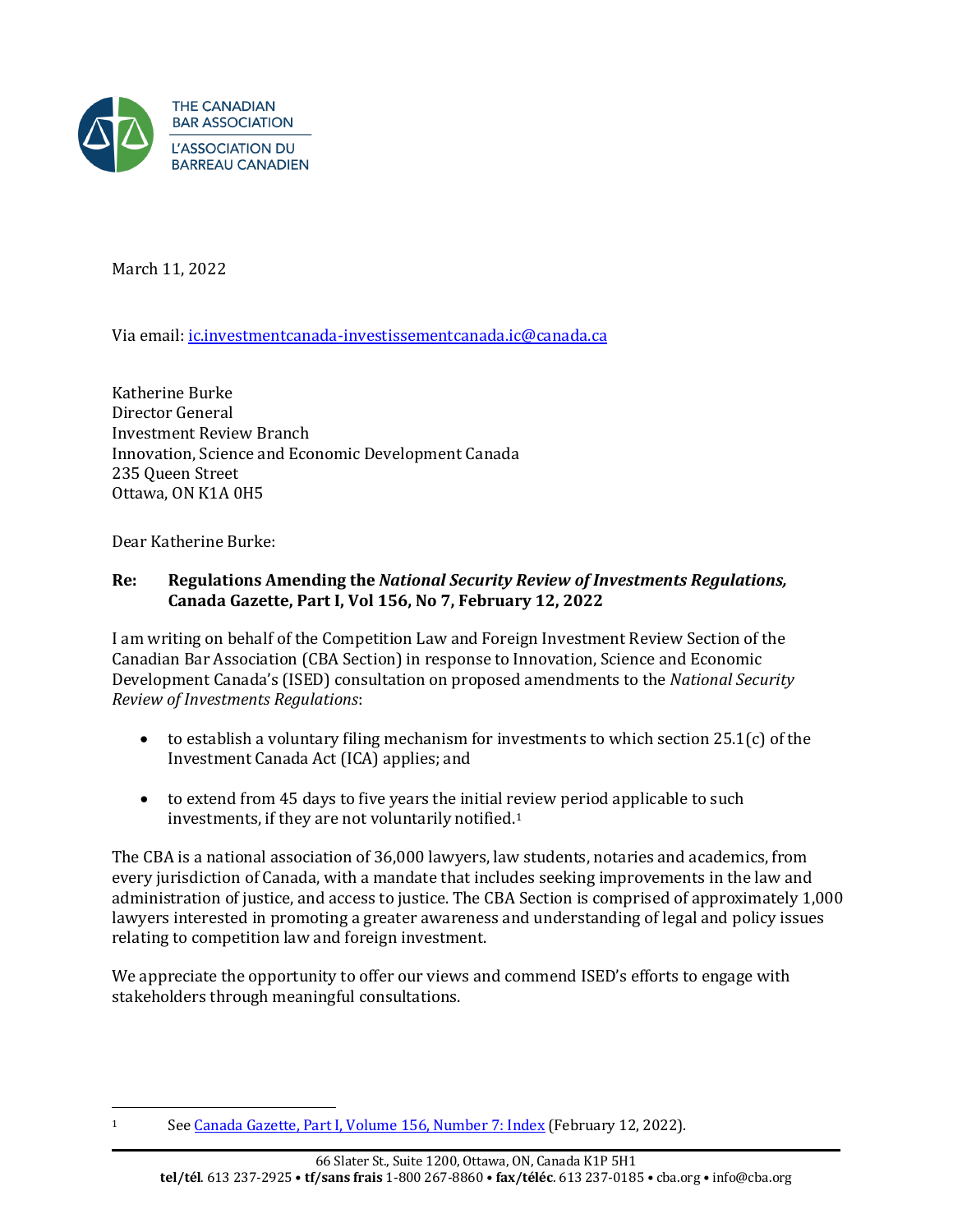## **1. General comments**

The CBA Section welcomes and endorses the introduction of a voluntary filing mechanism for investments that do not currently require a mandatory application for review or a notification under the ICA, but which are nevertheless reviewable under Part IV.1 of the ICA (Investments Injurious to National Security).

Many stakeholders have considered to be problematic the absence of a mechanism for such proposed investments to gain pre-implementation regulatory certainty. The proposed amendments would benefit investors and Canadian businesses by giving legal certainty in connection with investments falling under the jurisdiction of section 25.1(c) of the ICA.

The CBA Section believes to be reasonable the extension from 45 days to five years of the initial review period for investments to which section 25.1(c) of the ICA applies but which do not require an application or a notification under the ICA and which are not voluntarily notified, for the following reasons:

- Five years appears to strike a reasonable balance between: (i) giving the government adequate time to discover and consider investments that are not brought to its attention by the investor voluntarily, and (ii) not leaving the investor with open-ended exposure in circumstances where it elects not to notify the government of its investment;
- As noted in the Regulatory Impact Analysis Statement, a five-year period would situate Canada in closer alignment with practices in comparable jurisdictions where no voluntary filing is made, such as the United Kingdom, with a five-year period, and Australia with a tenyear period; and
- Investors who do not wish to be exposed to five years of post-implementation risk can eliminate that possibility by voluntarily notifying pre-implementation.

## **2. Specific comments on the proposed amended text of the** *National Security Review of Investments Regulations*

The CBA Section has reviewed the proposed amendments to the *National Security Review of Investments Regulations*, and considers that they would satisfactorily achieve ISED's objectives described above. We do not propose any revisions to the proposed amendments to the regulations.

## **3. Timely issuance of certification letters**

The CBA Section agrees with ISED's prediction that the proposed amendments will likely result in an increased number of notifications submitted. Several members of the CBA Section expressed concerns about the timely issuance of letters from the Investment Review Division (IRD) certifying the completeness of notifications (Certification Letters). Certification Letters confirm, amongst other things, the date on which the Part IV.1 statutory waiting periods commence. This is important to investors because it gives timing certainty and allows for orderly commercial planning.

Several members of the CBA Section expressed the view that, at present, Certification Letters are frequently not issued in a timely manner, with a concern that an increased number of notifications may exacerbate the problem of delay.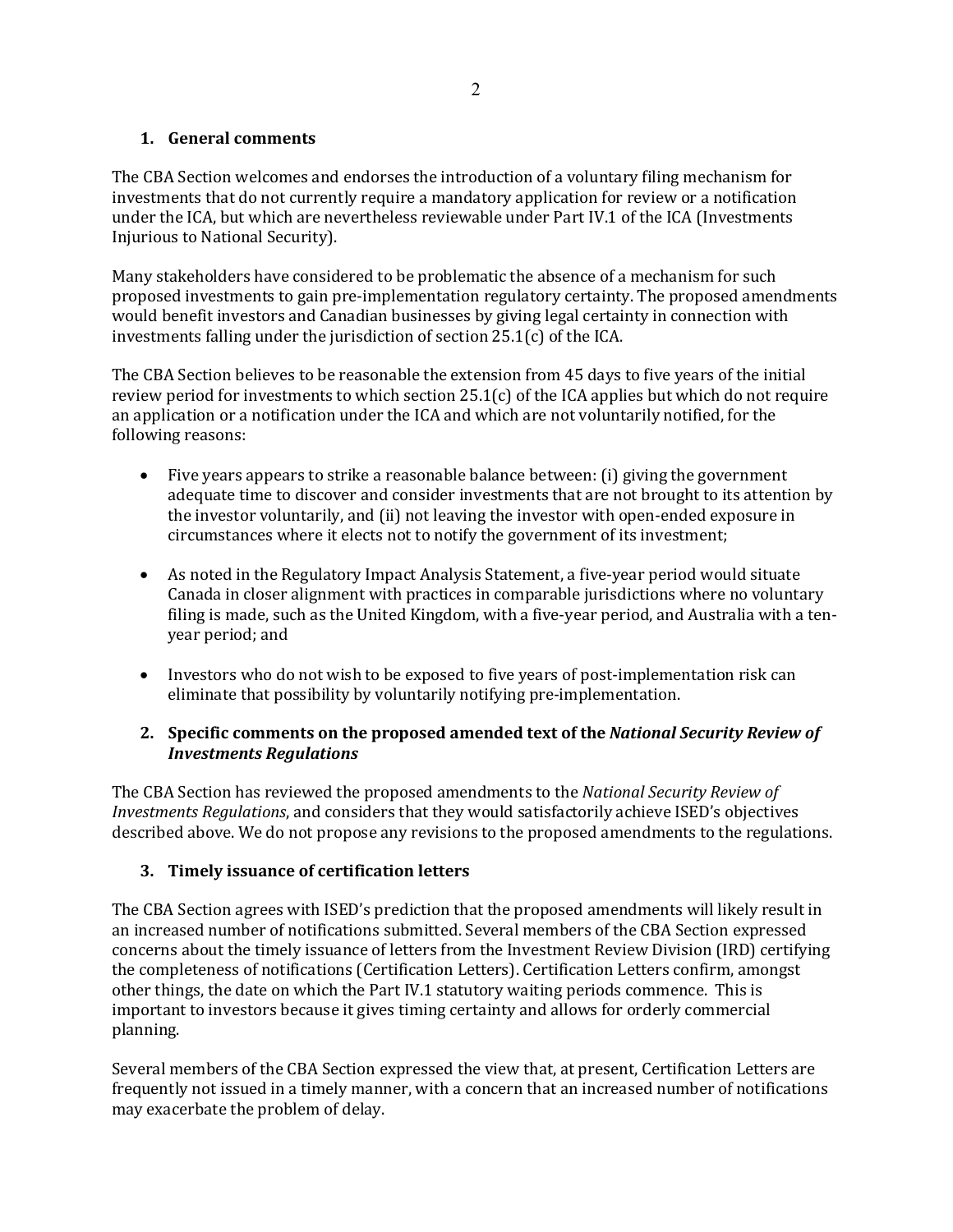In light of these comments, the CBA Section canvassed the largest 18 firms in Canada to determine whether this feedback represented the bar's broader experience. One third of the firms approached responded. Respondents gave anonymized information on the time taken to Certification Letters from the date the notification was deemed complete for investments notified in 2020 and 2021, and indicated whether the notification was submitted pre or post implementation.

For post-closing notifications, out of 114 examples, respondents identified: four where the Certification Letter was received more than 90 days after the date of certification; 18 where the Certification Letter was received between 60 and 90 days after the date of certification; and 43 where the Certification Letter was received between 46 and 60 days after the date of certification.<sup>2</sup> In total, approximately 57% of notifications (65/114) made post-closing received a Certification Letter after the expiry of the initial 45 day period in which action under Part IV.1 of the ICA could be taken. There was also a wide range in the length of time to receive Certification Letters, with a few examples of Certification Letters being received within less than 10 days and, a few received more than 90 days after notification.

For pre-closing notifications, in only one example was the Certification Letter received more than 45 days after the date of certification, and one example where the Certification Letter was received between 40-44 days after the date of certification. The Certification Letters for the other (few) examples of pre-closing filings were delivered well prior to expiry of the initial 45-day period.

The CBA Section understands that the IRD attempts to prioritize the issuance of Certification Letters for pre-closing filings, where the certification date is generally more important as it may determine the transaction closing date.

Based on current experience, CBA Section members are concerned that regulatory certainty offered by the new regime may be undermined if investors believe that Certification Letters are not issued in a timely fashion.

The CBA Section suggests that appropriate measures be taken, such as a staffing increase, to minimize the delay in issuing Certification Letters. We also recommend that the IRD establish and publish non-binding target dates for the issuance of Certification Letters, and we propose that date be within 14 days of notification. The CBA Section further recommends that ISED consider publishing in its annual report statistical information on the time taken to issue Certification Letters, such as the average number of days for certification.

We thank you again for the opportunity to participate in this consultation and remain available to discuss any of the items raised in this letter at your convenience.

Yours truly,

*(Original letter signed by Véronique Morissette for Omar Wakil)*

Omar Wakil

Chair, CBA Competition Law and Foreign Investment Review Section

Cc. Ian Macdonald, Chair, CBA Foreign Investment Review Committee

<sup>2</sup> Attached as Appendix A is a table that breaks these categories down by 2020 examples and 2021 examples (approximately 90% of total examples provided relate to 2021).